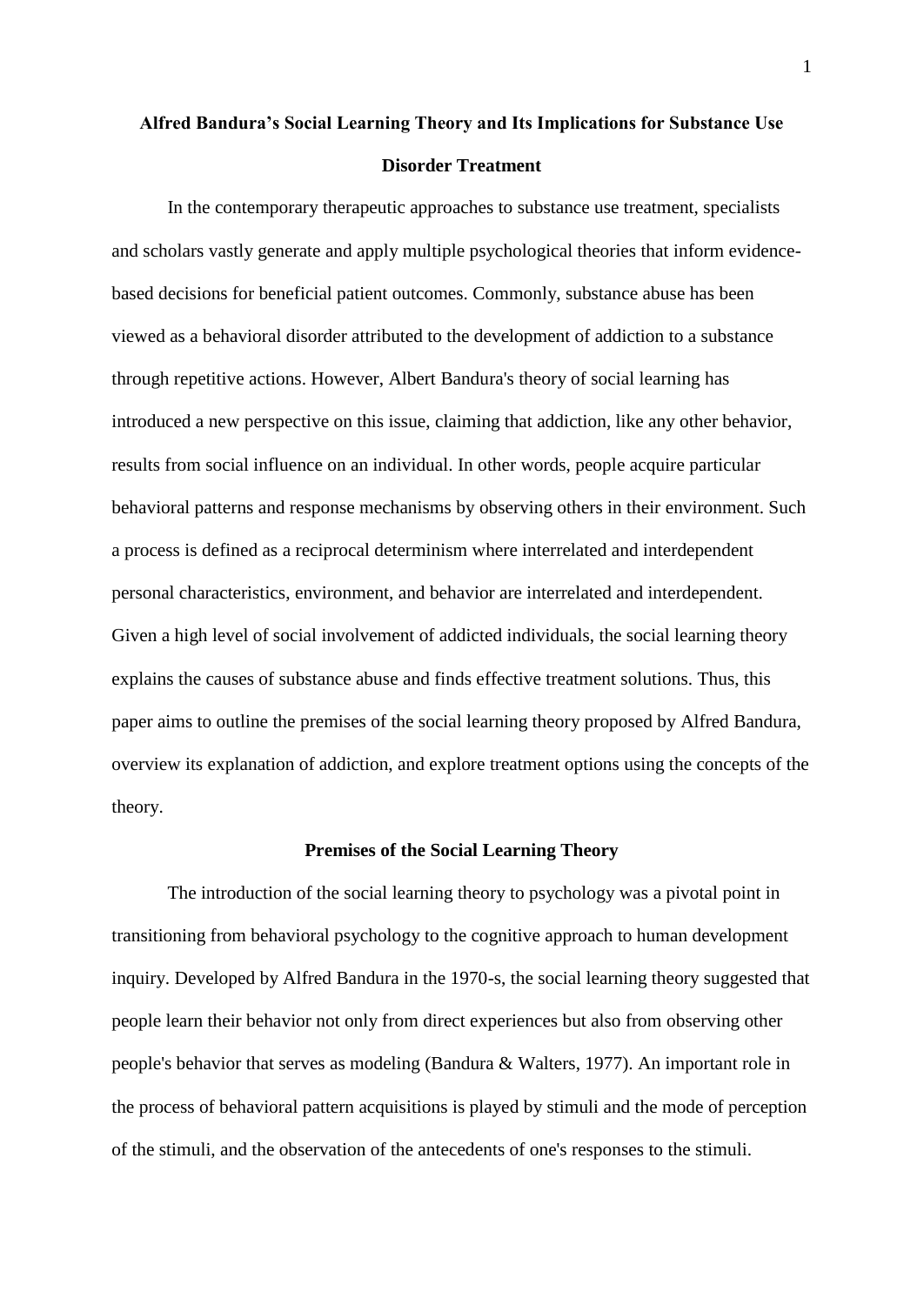As articulated by Bandura and Walters (1977), the theory assumes that "modeling influences produce learning principally through their informative functions and that observers acquire mainly symbolic representations of modeled activities rather than specific stimulusresponse associations" (p. 6). The social learning model starts with an anticipated stimulus, which is followed by attention, and a modeling stimulus, which ultimately leads to symbolic coding, cognitive organization, and rehearsal to finally form a behavioral response (Bandura & Walters, 1977). The model is demonstrated in Figure 1 and implies a close dependence between observation and ultimate response in the form of behavior (see Figure 1). Figure 1.

#### *Social Learning Theory*

Social Learning Theory

Anticipated S "int. Attention  $\longrightarrow$  S  $\underset{\text{stimuli}}{\text{Symbolic coding}}$  examined S  $\longrightarrow$  Rehearsal

Source: Bandura and Walters, 1977, p. 9.

According to the social learning theory, the new behavior is acquired through the perspective of reciprocal determinism, where different factors are interrelated and interdependent. In particular, Bandura's theory holds that "behavior, the environment, and personal factors internal to the individual have reciprocal influences on one another – events that impact one of these components will also impact the others" (Smith, 2020, p. 14). Thus, these concepts play an integral role in forming behavior in individuals in a social environment.

# **Social Learning and Addiction**

The premises of the social learning theory apply to the explanation of addiction as manifested through substance use disorder. The concept of modeling plays a particularly crucial role here since the abuse of such substances as drugs, tobacco, and alcohol is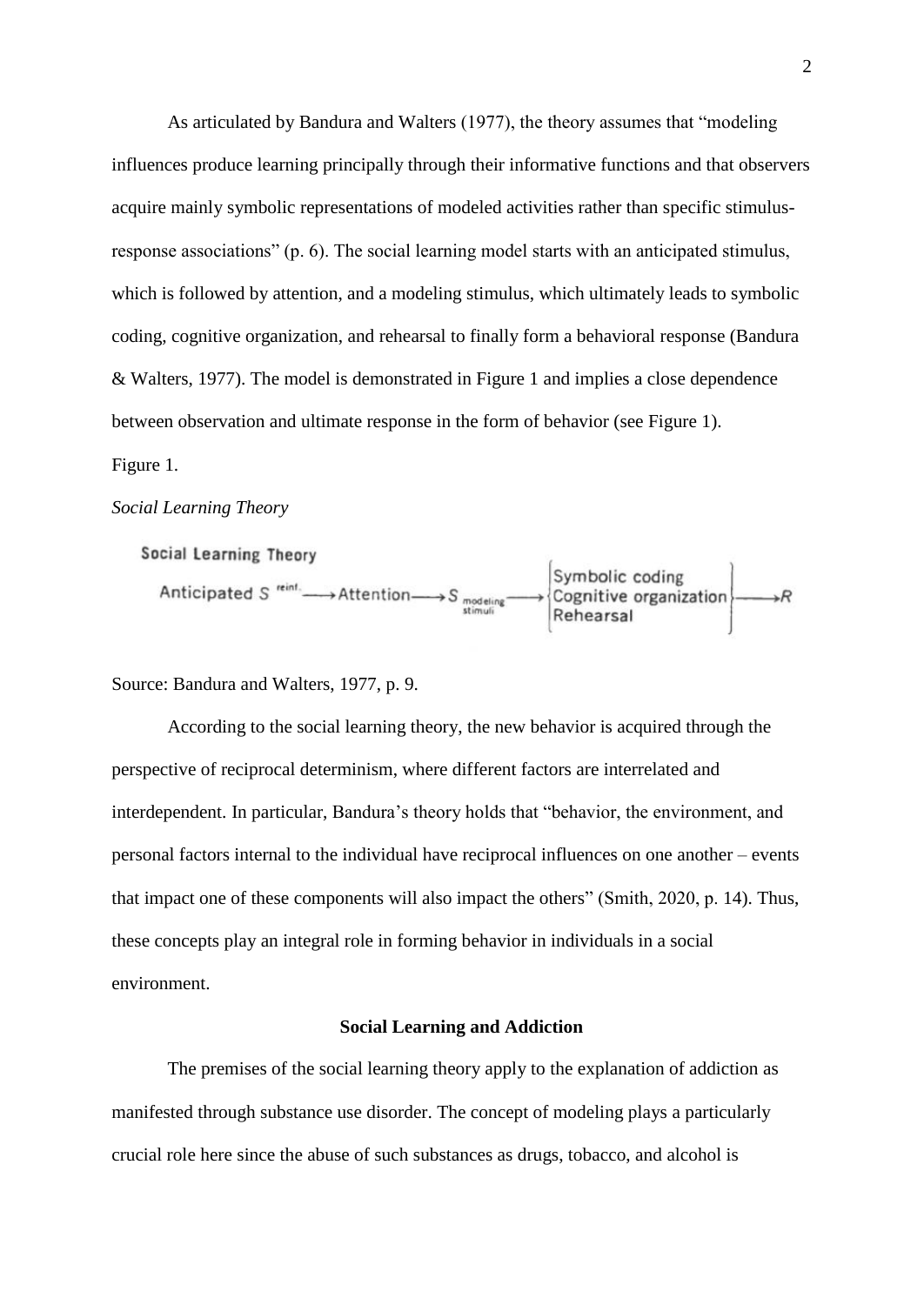commonly associated with individuals' observation of others' intake and the following positive effects. Indeed, a child who continuously observes a parent drinking for relaxation and better mood associates drinking with the positive outcome and acquires the same behavioral pattern. According to Smith (2020), substance use is "considered the critical behavior of interest" where "both personal factors internal to the individual and environmental factors external to the individual directly impact the likelihood of using drugs" (p. 15). Thus, when feeling tense or stressed, a person who has continuously observed drinking as a solution is likely to drink and develop an addiction.

Thus, the interrelation of the three core elements of the social learning theory, namely behavior, environment, and personal factors, are key in addiction development. In the same manner, the concept of reciprocal determinism, where behavior depends on the environment, unfolds in an individual's acquisition of addictive behaviors under the influence of peers (Barton & Henderson, 2016). Moreover, such personal factors as stress, difficulty socializing, and the lack of confidence also reinforce the acquisition of addictive behaviors from the environment that models substance abuse. Given the conceptual explanation of addiction enabled by the social learning theory, this approach might contribute significantly to the options of substance use treatment.

# **Application of the Social Learning Theory to Substance Use Disorder Treatment**

Having the theoretical and conceptual basis of the social learning theory at their disposal, therapists and counselors are equipped with an abundance of methodologies and techniques to help their clients struggling with substance use disorder. Since alcoholism, drug addiction, or excessive tobacco use are learned behaviors, it is only natural that these negative behavioral patterns can be erased or substituted by different positive learned behaviors. As defined by Smith (2020), "addiction is a chronically evolving disorder, in which the probability of drug use is constantly increasing or decreasing based on multiple internal and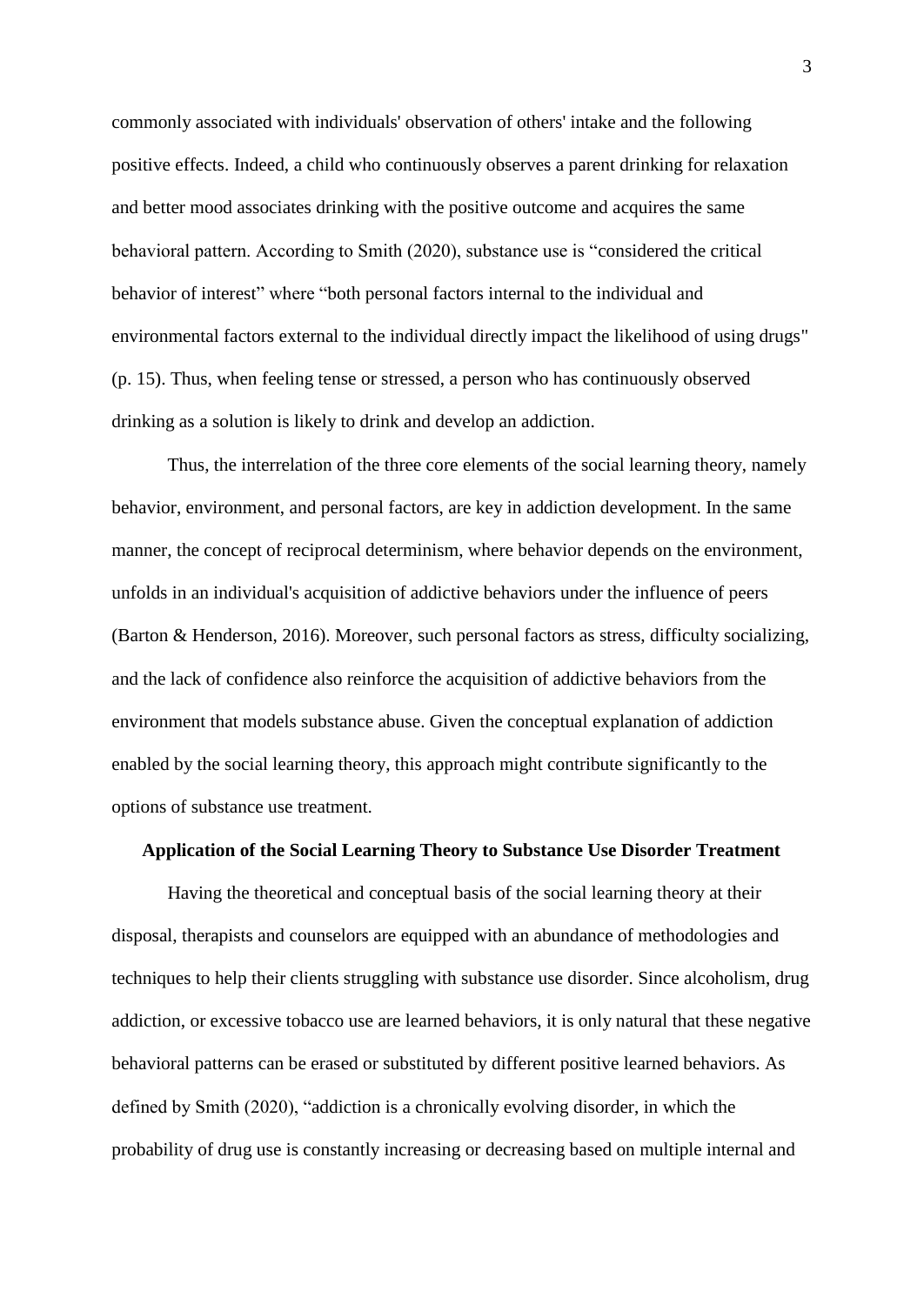external determinants" (p. 18). The core of social learning-based therapy, therefore, should be based on the alterations in the environment and personal factors so that the adverse behavior can ultimately be changed. For that matter, two essential blocks of therapeutic interventions are suggested to demonstrate how the social learning theory can be helpful in treating substance use disorders.

# **Healthy Socialization through Peer Support Groups**

As stated before, addictive behaviors commonly result from a negative environment, which is comprised of people who use substances and influence an individual to acquire the same behavior. In this regard, the external environment plays a decisive role for an addict reinforcing harmful behaviors (Smith, 2020). Indeed, drug addicts commonly socialize for the purposes of obtaining drugs and taking them, as well as share their experiences related to drugs. This vicious circle prevents the addicted individuals from being influenced by positive stimuli and modeling, which deteriorates their healing perspective. However, since addiction is an evolving disorder, the integration of positive influence and a radical change of the external environment will have the same magnitude of influence inducing non-addictive behaviors (Barton & Henderson, 2016; Smith, 2020). Therefore, a critically important element of an effective substance use disorder treatment program should be the change of the external environment.

One of such methods is participation in group sessions and peer support groups. Within the context of the social learning theory, the integration of a new but healthy environment into the life of an addicted individual will result in positive outcomes in terms of acquiring new behavioral patterns. There is substantial research evidence supporting these assumptions and illustrating the observed benefits of peer support for individuals struggling with substance abuse. Indeed, according to Barton and Henderson (2016), peer support might be manifested through individual mentorship or group sessions, or communities. As stated by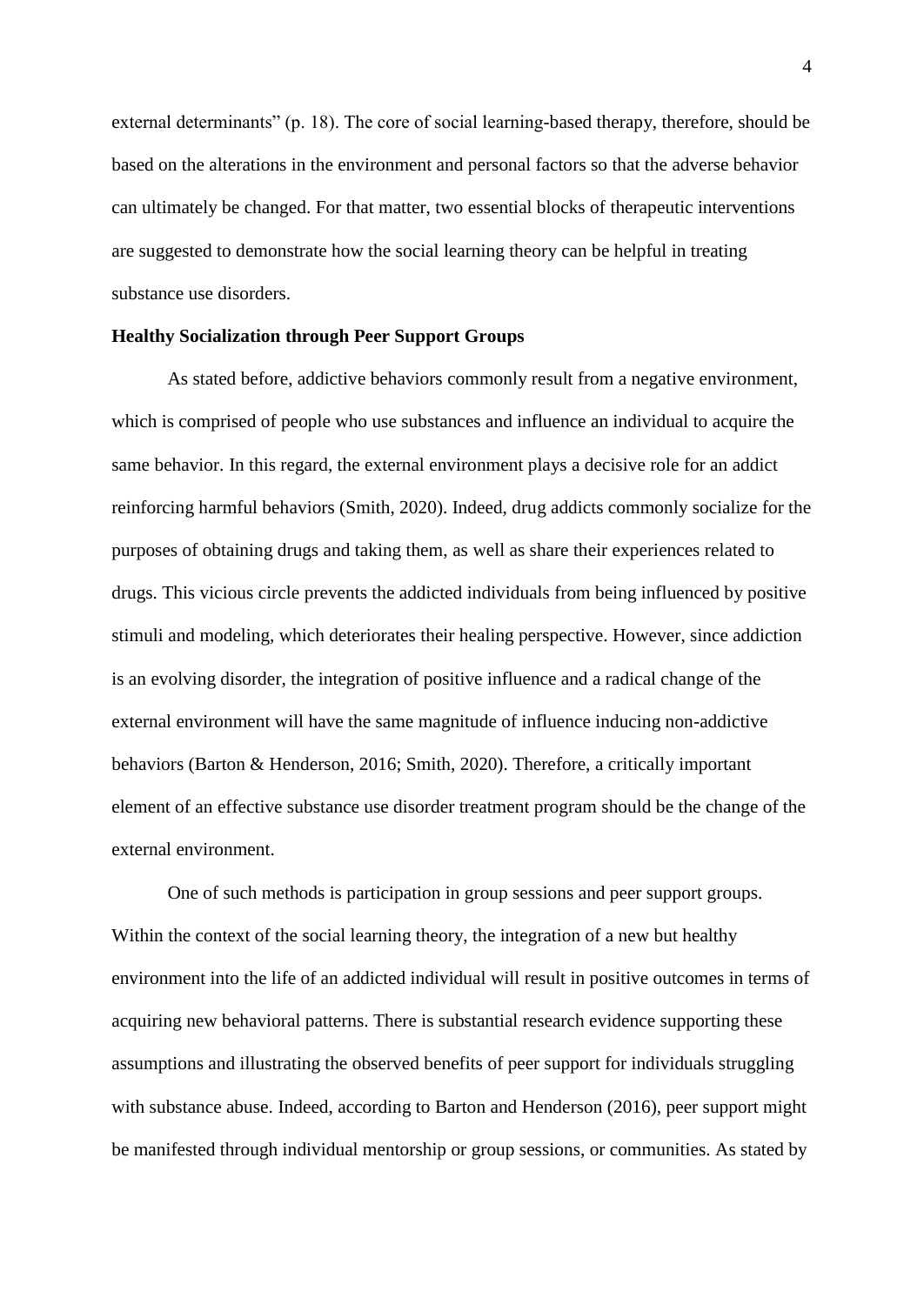Barton and Henderson (2016), peer support is a structured a recovered volunteer who "assists other people with mental health problems to identify and achieve life goals" (p. 2). On the other hand, the attendance of such communities for support as Permanent Supportive Housing (PSH) and Alcoholics Anonymous (AA) might also allow for creating a positive external environment.

The process through which the peer support interventions are expected to function and have a positive impact on the patients is through the modeling. Indeed, as stated by Barton and Henderson (2016), social learning theory establishes a "live model, in which an observed person demonstrates the desired behavior and produces visible consequences for their actions" (p. 4). An individual seeking recovery and anticipating the stimulus will direct his or her attention to the newly introduced behavior and its incentives, which will encourage him or her to change the behavior. In particular, health benefits, positive socialization outcomes, the lack of risk factors and threats are likely to induce a positive shift in response to behavioral stimuli (Barton & Henderson, 2016). As a result of multiple studies, individuals exposed to peer support have shown better recovery results (Barton & Henderson, 2016). Thus, it is imperative to integrate peer support interventions into the treatment program for substance use disorder.

# **Acquisition of Coping Skills**

Regardless of the positive effects of peer support as an integration of an individual into a non-addictive external environment, it is difficult to isolate an addict from the previous environment where unhealthy behaviors are exhibited. Therefore, it is important not only to display new behavioral patterns but also to teach the patients how to cope with peer pressure and relapse once in an addiction-reinforcing environment. The acquisition of coping mechanisms and communicational skills for refusal will be essential in this regard (Barton & Henderson, 2016; Smith, 2020). Indeed, when interacting with friends or family members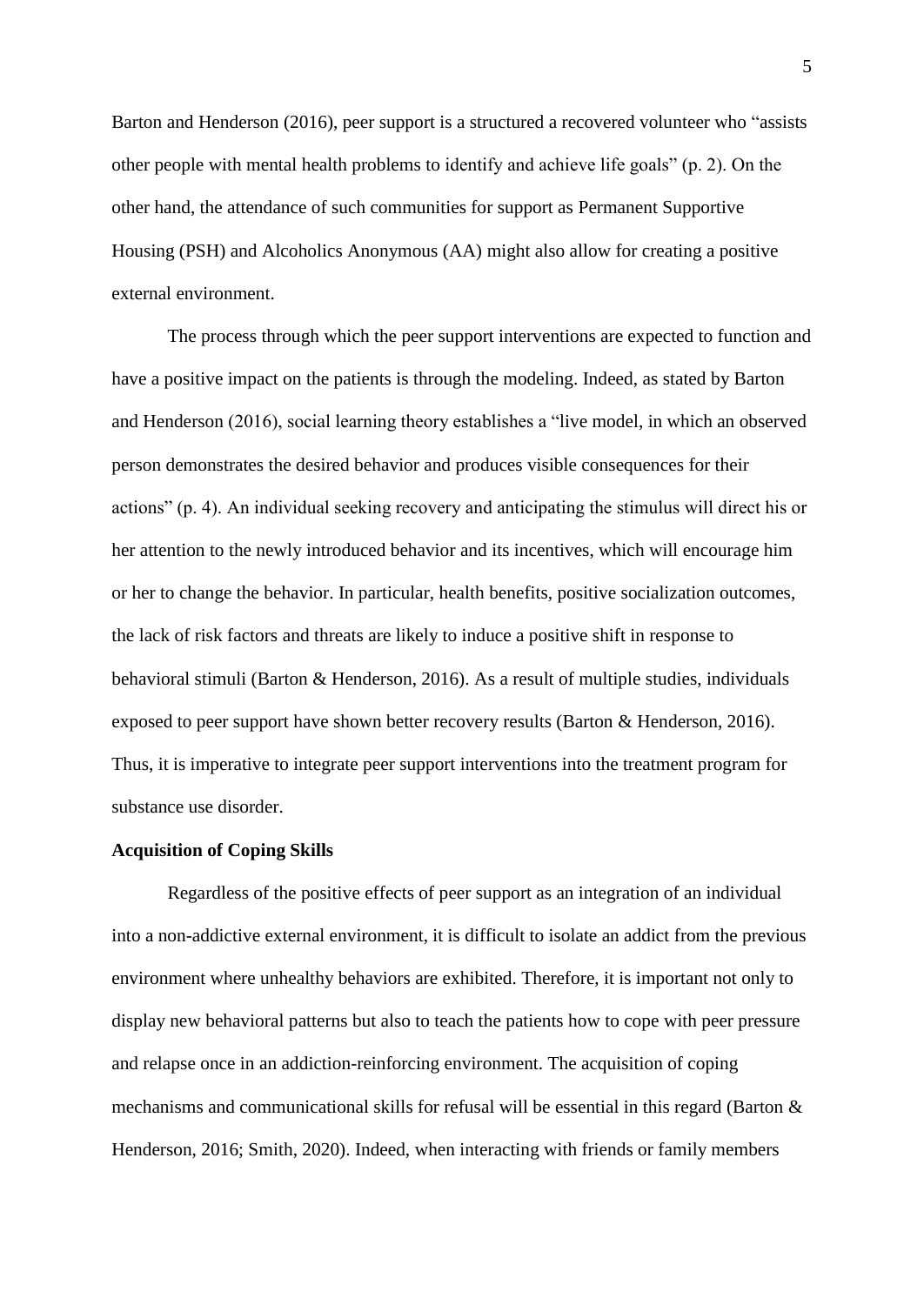who are abusing substances, a person should know techniques that would allow for maintaining the achieved treatment results and withstand the pressure from peers. These skills might be learned through modeling, observation, cognitive organization, and rehearsal in the context of the social learning theory (Bandura & Walters, 1977). Moreover, another essential concept on the theory, namely personal factors, might also be integrated when using social learning for substance abuse treatment. In particular, to cope with stress and resist the temptation to drink, smoke, or take drugs, a person should be taught a set of individual behavior techniques to manage unhealthy inclinations.

## **Conclusion**

In summation, as the overview of the social learning theory's concepts and the overall framework showed, this approach to developmental studies provides a comprehensive and reliable set of ideas for behavior acquisition interpretation. The theory holds that a person learns behavior through the observation of others' behaviors. In more scholarly terms, this process involves reciprocal determinism, where three dimensions, namely external environment, personal factors, and behavior, impact each other and contribute to behavior development. Since addiction is a learned behavior manifested in an evolving substance use disorder, the environment, personal factors, and behaviors might be altered to induce long0 term healthy behavioral patterns. In terms of treatment, these goals might be achieved through individual peer support, mentorship, group or community support, and coping skills learning.